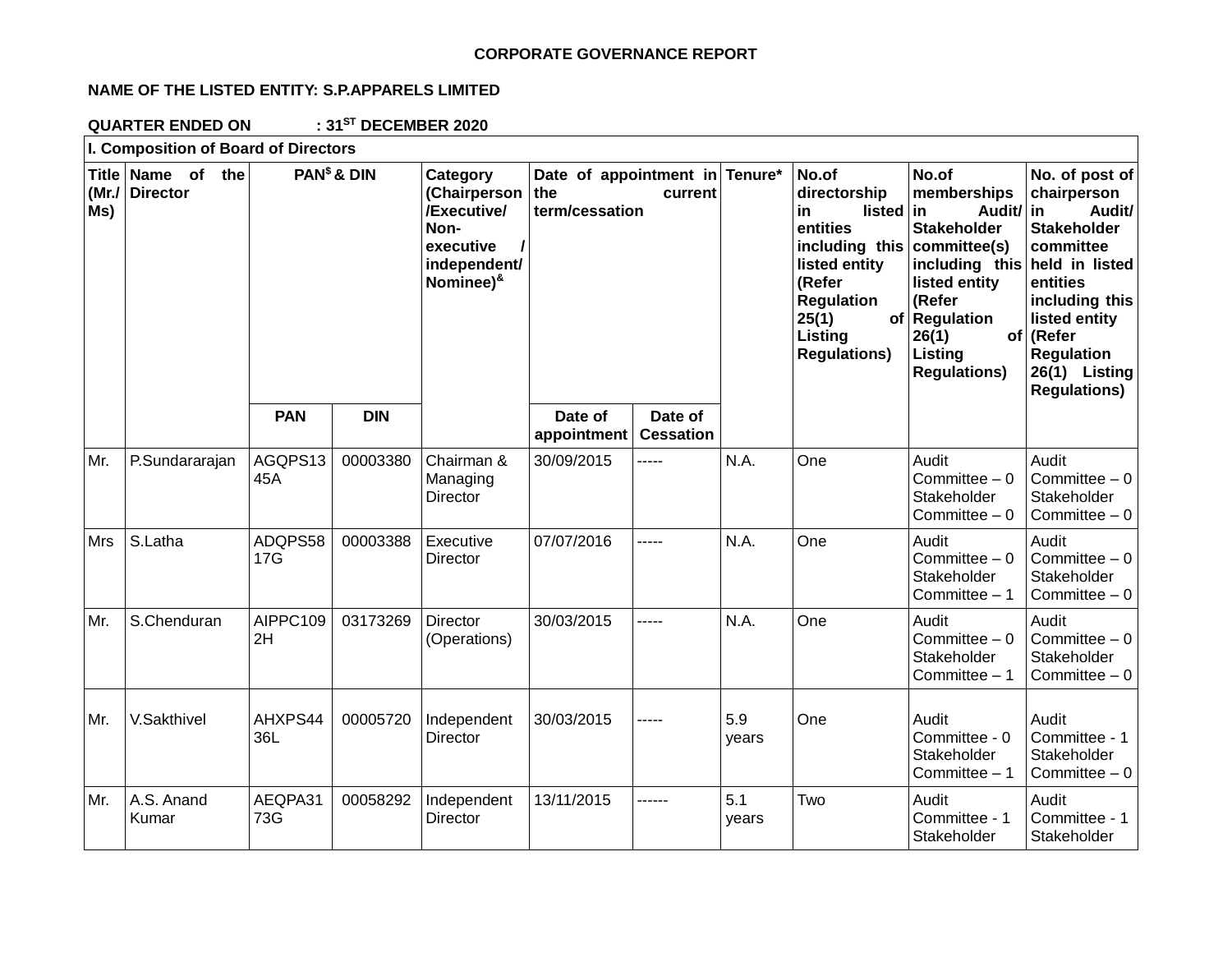|     |                        |                |          |                                |            |              |              |     | Committee $-0$                                          | Committee - 0                                            |
|-----|------------------------|----------------|----------|--------------------------------|------------|--------------|--------------|-----|---------------------------------------------------------|----------------------------------------------------------|
| Mr. | G.<br>Ramakrishnan     | AAAPR21<br>89M | 06552357 | Independent<br><b>Director</b> | 13/11/2015 | 13/11/2020 5 | year         | One | Audit<br>Committee - 0<br>Stakeholder<br>Committee $-0$ | Audit<br>Committee $-0$<br>Stakeholder<br>Committee - 0  |
| Mr. | C.R.Rajagopal          | ADNPR67<br>88C | 08853688 | Independent<br>Director        | 02.09.2020 | ------       | 0.3<br>years | One | Audit<br>Committee - 1<br>Stakeholder<br>Committee $-0$ | Audit<br>Committee - 0<br>Stakeholder<br>Committee - 1   |
|     | Mrs.   H.Lakshmi Priya | AACPL01<br>56G | 08858643 | Independent<br>Director        | 02.09.2020 | -----        | 0.3<br>Years | One | Audit<br>Committee - 0<br>Stakeholder<br>Committee $-0$ | Audit<br>Committee - 0<br>Stakeholder<br>  Committee – 0 |

**\$** Pan number of any director would not be displayed on the website of Stock Exchange.

**&** Category of directors means executive/non-executive/independent/nominee. If a director fits into more than one category write all categories separating them with hyphen.

\* To be filled only for Independent Director. Tenure would mean total period from which independent director is serving on Board of Directors of the listed entity in continuity without any cooling off period.

| <b>II. Composition of Committees</b>         |                           |                                                                                         |  |  |  |
|----------------------------------------------|---------------------------|-----------------------------------------------------------------------------------------|--|--|--|
| <b>Name of Committee</b>                     | Name of Committee members | Category<br>(Chairperson/Executive/Non-<br>Executive/Independent/Nominee) <sup>\$</sup> |  |  |  |
| 1. Audit Committee                           | .Mr.V.Sakthivel           | Independent Director - Chairman                                                         |  |  |  |
|                                              | 2.Mr. C.R.Rajagopal       | Independent Director                                                                    |  |  |  |
|                                              | 3.Mr.A.S.Anand Kumar      | Independent Director                                                                    |  |  |  |
| 2. Nomination & Remuneration Committee       | I. Mr.V.Sakthivel         | Independent Director - Chairman                                                         |  |  |  |
|                                              | 2. Mr.P. Yesuthasen       | Independent Director                                                                    |  |  |  |
|                                              | 3. Mr.C.R.Rajagopal       | Independent Director                                                                    |  |  |  |
| 3. Risk Management Committee (if applicable) | I.Mr.P.Sundararajan       | Managing Director - Chairman                                                            |  |  |  |
|                                              | 2.Mr.C.R.Rajagopal        | Independent Director                                                                    |  |  |  |
|                                              | 3.Mr.S.Chenduran          | Director (Operations)                                                                   |  |  |  |
| 4. Stakeholders Relationship Committee       | 1.Mr.C.R.Rajagopal        | Independent Director - Chairman                                                         |  |  |  |
|                                              | 2.Mrs.S.Latha             | <b>Executive Director</b>                                                               |  |  |  |
|                                              | 3.Mr.S.Chenduran          | Director (Operations)                                                                   |  |  |  |
| 5. Corporate Social Responsibility Committee | 1.Mr. P.Sundararajan      | Managing Director - Chairman                                                            |  |  |  |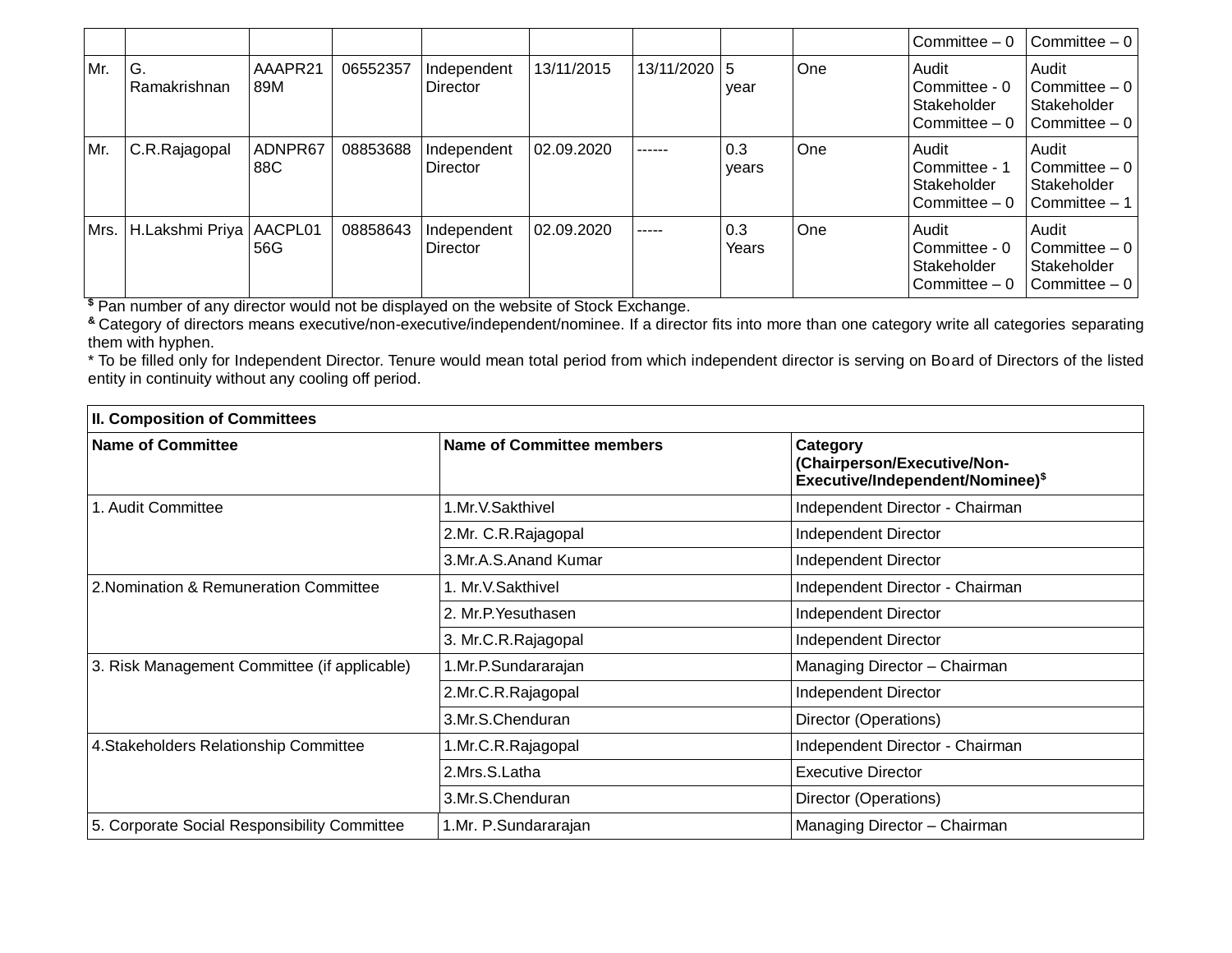| .Mrs<br>atha         | Director<br>-xecutive   |  |
|----------------------|-------------------------|--|
| 3.Mr.<br>akthıvel. . | dependent Director<br>. |  |

<sup>&</sup> Category of directors means executive/non-executive/independent/nominee. If a director fits into more than one category write all categories separating them with hyphen.

| <b>III. Meeting of Board of Directors</b>              |                                                        |                                                                |  |  |  |  |
|--------------------------------------------------------|--------------------------------------------------------|----------------------------------------------------------------|--|--|--|--|
| Date(s) of Meeting (if any) in the previous<br>quarter | Date(s) of Meeting (if any) in the relevant<br>quarter | Maximum gap between any two consecutive (in<br>number of days) |  |  |  |  |
| 02/09/2020                                             | 11/11/2020                                             | 69 days gap between 02.09.2020 and 11.11.2020                  |  |  |  |  |
|                                                        |                                                        |                                                                |  |  |  |  |

| <b>IV. Meeting of Committees</b>                               |                                                       |                                                                |                                                                           |  |  |  |  |
|----------------------------------------------------------------|-------------------------------------------------------|----------------------------------------------------------------|---------------------------------------------------------------------------|--|--|--|--|
| Date(s) of meeting of the<br>committee in the relevant quarter | <b>Whether requirement of Quorum</b><br>met (details) | Date(s) of meeting of the<br>committee in the previous quarter | Maximum gap between any two<br>consecutive meetings in number<br>of days* |  |  |  |  |
| <b>Audit Committee</b>                                         |                                                       |                                                                |                                                                           |  |  |  |  |
| 11/11/2020                                                     | Yes                                                   | 02/09/2020                                                     | 69 days                                                                   |  |  |  |  |
| Stakeholders Relationship<br>Committee                         |                                                       |                                                                |                                                                           |  |  |  |  |
| 10/10/2020                                                     | Yes                                                   | 10/07/2020                                                     | 91 days                                                                   |  |  |  |  |
| &<br>Remuneration<br>Nomination<br>Committee                   |                                                       |                                                                | -----                                                                     |  |  |  |  |
|                                                                | <b>NA</b>                                             | <b>NA</b>                                                      |                                                                           |  |  |  |  |
| <b>Risk Management Committee</b>                               |                                                       |                                                                |                                                                           |  |  |  |  |
|                                                                | <b>NA</b>                                             | <b>NA</b>                                                      | -----                                                                     |  |  |  |  |
| <b>Corporate Social Responsibility</b><br>Committee            | <b>NA</b>                                             | <b>NA</b>                                                      | ----                                                                      |  |  |  |  |
|                                                                |                                                       |                                                                |                                                                           |  |  |  |  |

\*This information has to be mandatorily be given for audit committee, for rest of the committees giving this information is optional.

| <b>V. Related Party Transactions</b>               |                                                           |
|----------------------------------------------------|-----------------------------------------------------------|
| Subject                                            | Compliance Status (Yes/No/NA) <sup>refer note below</sup> |
| Whether prior approval of audit committee obtained | Yes                                                       |